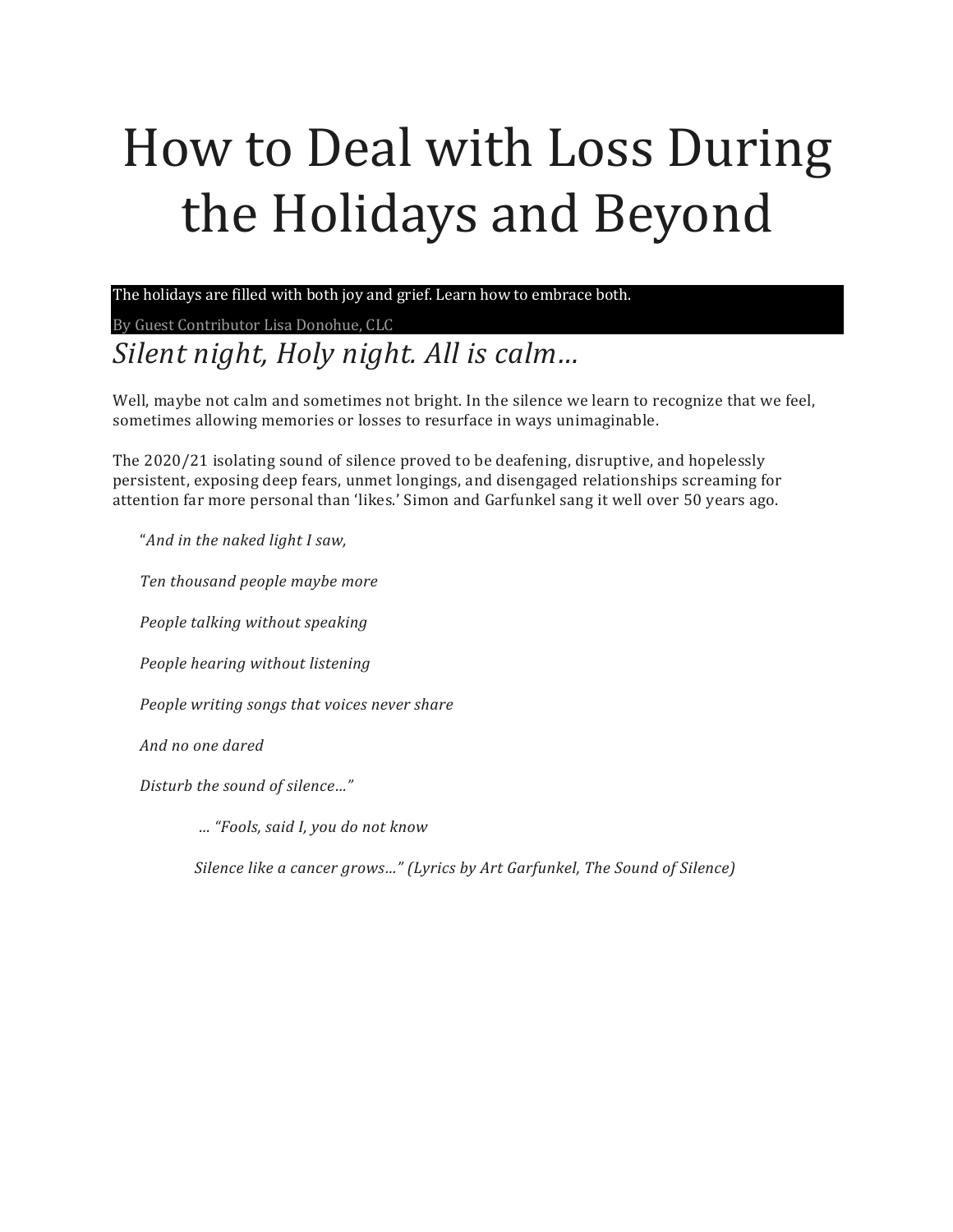# THE ASSORTMENT OF LOSS HAS BEEN STAGGERING.

We lost those we love to disease and natural causes. Add to that the inability to hug and comfort others, sit bedside, or grieve together. We lost the grace of community, the acknowledgment of pain, and time to honor a life well lived. Gone is our loved one's place in our life and their role in our relationships. Loss upon loss without the opportunity to share it with others.

We lost the ability to plan with confidence, to hope without fear, to dream without skepticism. We lost control of our liberties and our sense of safety. We lost jobs and with that we lost our picture of the future.

# Why does acknowledging loss feel so dangerous and grieving somewhat pointless?

Culturally, we've learned to *get over it*, whatever the painful "it" is. Podcasts, studies, lists, taking care of others instead of self, and over commitments litter grief's healing groundwork.

Ironically, where grief is submerged it grows silently, providing the nourishing, fertile ground where void and inner sadness flourish. Because grief is **somatic**, meaning that it lives in our body physically not just emotionally, *suppressed* grief will balance itself, often to a state of numbness. Mild depression, for example, can be a symptom of unexpressed grief.

But in the same way, expressed and healthy grieving provides the path back to experiencing the *abundant life.* 

## So how do we move into **healthy grieving**?

#### 1. Acknowledge your loss.

Validate significance or the void left behind by bringing your loss to an active place of acknowledgement. 

**Questions** one might ask to help retrieve the loss from it's safe and hidden place include: What or whom do I miss? How does this loss impact my daily/spiritual life? How did this loss change my sense of self or worth or security? When do I experience this loss most greatly?

# 2. Allow yourself to feel the loss.

Genuine grief may come in very small layers over a very long period. This is normal. Those who've lost a loved one may experience grief in waves, sometimes crashing and sometimes in rhythm with certain hours of the day, memories, or holidays. This is also normal.